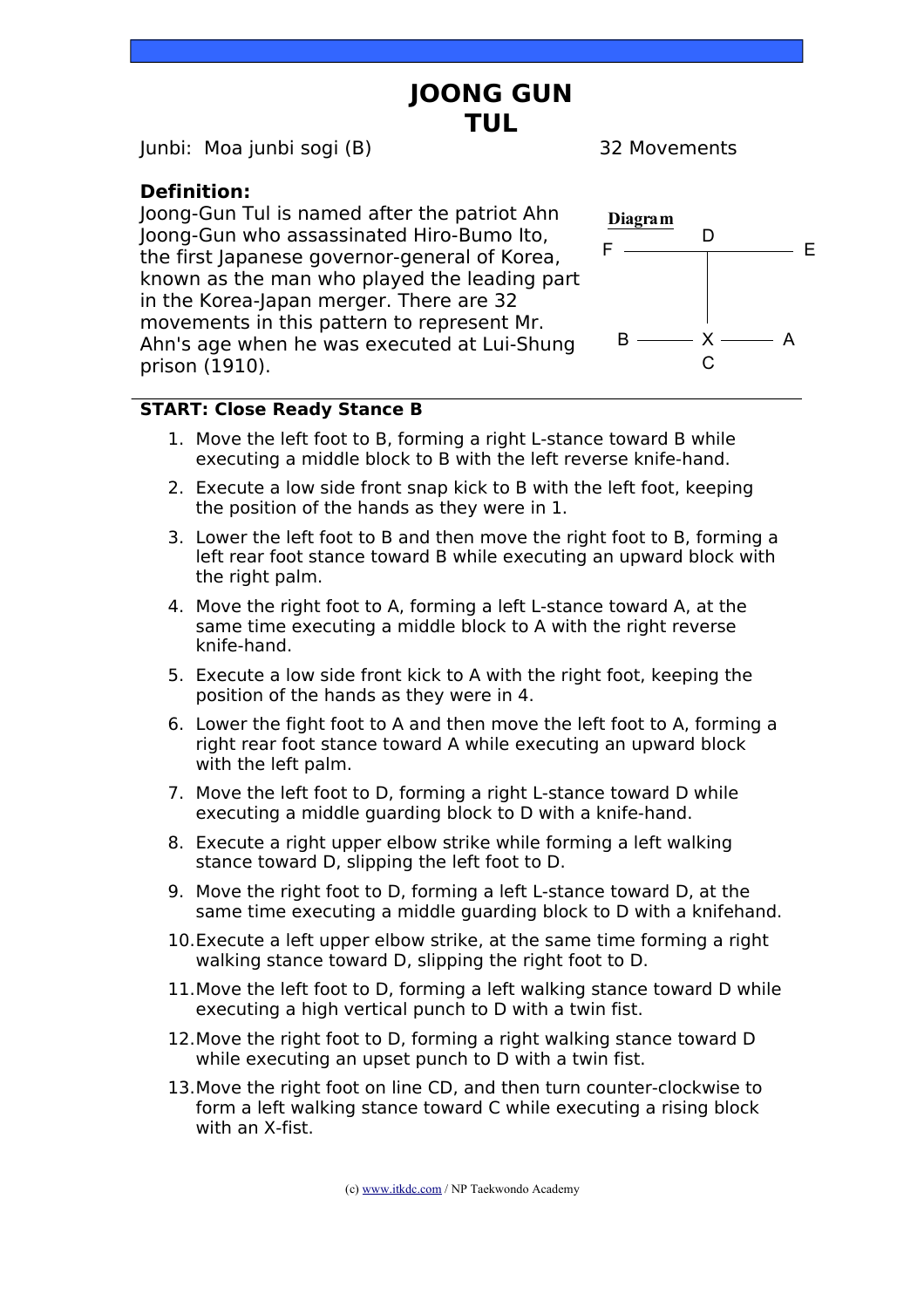- 14.Move the left foot to E, forming a right L-stance toward E while executing a high side strike to E with the left back fist.
- 15.Twist the left fist counter-clockwise until the back fist faces downward, at the same time forming a left walking stance toward E, slipping the left foot to E.
- 16.Execute a high punch to E with the right fist while maintaining a left walking stance toward E. Perform 15 and 16 in a fast motion.
- 17.Bring the left foot to the right foot and then move the right foot to F, forming a left L-stance toward F while executing a high side strike to F with a right back fist.
- 18.Twist the right fist clockwise until the back fist faces downward while forming right walking stance toward E, slipping right foot to F.
- 19.Execute a high punch to F with the left fist while maintaining a right walking stance toward F. Perform 18 and 19 in a fast motion.
- 20.Bring the right foot to the left foot and then move the left foot to C, forming a left walking stance toward C while executing a high block to C with a left double forearm.
- 21.Execute a middle punch to C with the left fist while forming a right L-stance toward C, pulling the left foot.
- 22.Execute a middle side piercing kick to C with the right foot.
- 23.Lower the right foot to C, forming a right walking stance toward C while executing a high block to C with the right double forearm.
- 24.Execute a middle punch to C with the right fist while forming a left L-stance toward C, pulling the right foot.
- 25.Execute a middle side piercing kick to C with the left foot.
- 26.Lower the left foot to C, forming a right L-stance toward C while executing a middle guarding block to C with the forearm.
- 27.Execute a pressing block with the right palm while forming a left low stance toward D, slipping the left foot to C. Perform 27 in a slow motion.
- 28. Move the right foot to C, forming a left L-stance toward C while executing a middle guarding block to C with the forearm.
- 29.Execute a pressing block with the left palm while forming a right low stance toward C, slipping the right foot to C. Perform 29 in a slow motion.
- 30.Bring the left foot to the right foot, forming a close stance toward A while executing an angle punch with the right fist. Perform 30 in a slow motion.
- 31.Move the right foot to A, forming a right fixed stance toward A while executing a U-shape block to A.
- 32.Bring the right foot to the left foot and then move the left foot to B, forming a left fixed stance toward B, at the same time executing a U-shape block to B.

#### **END: Bring the left foot back to Close Ready Stance B**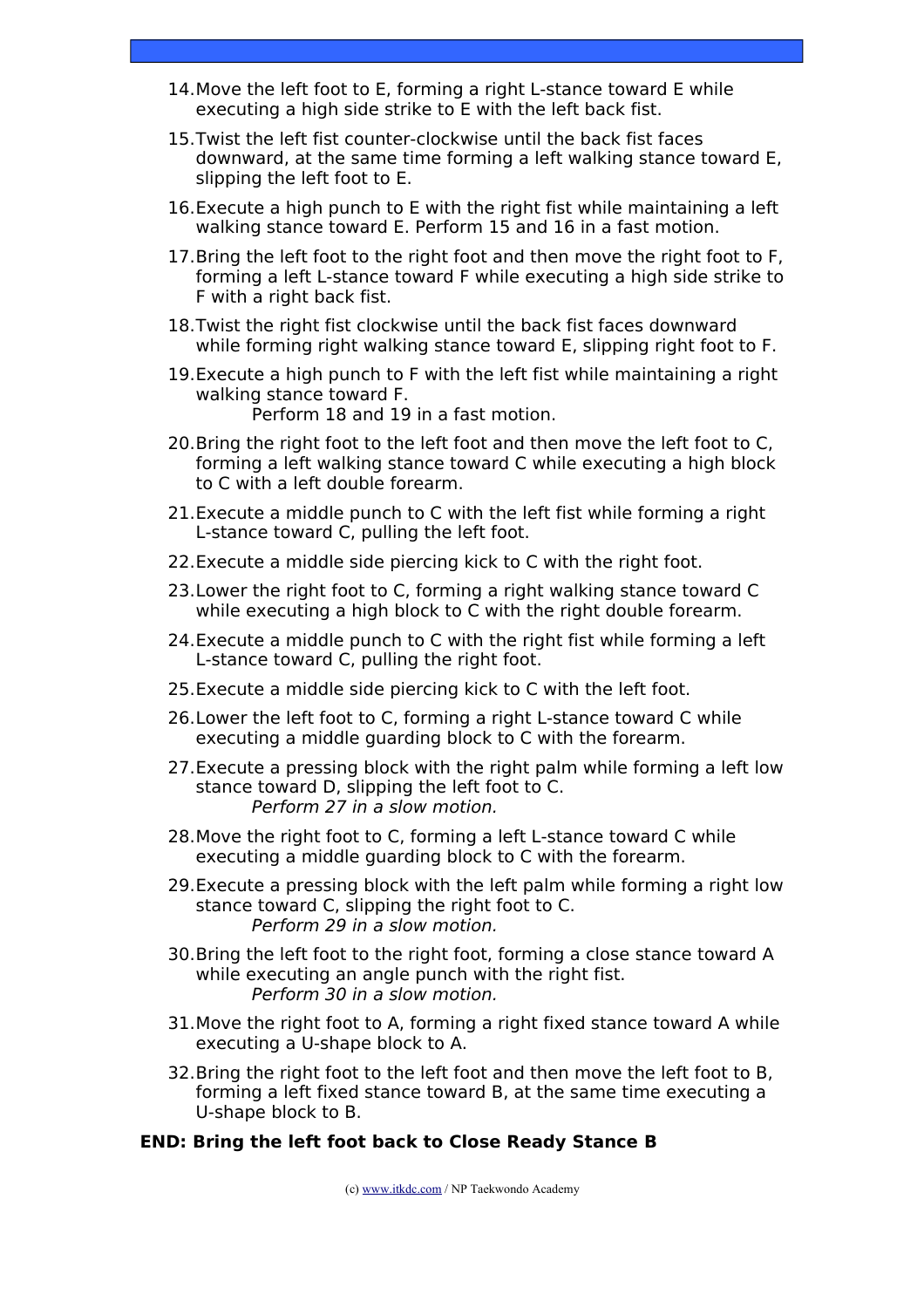|                | <b>Stance</b> | <b>Section</b> | Obverse/       | <b>Technique</b>                          |
|----------------|---------------|----------------|----------------|-------------------------------------------|
|                |               |                | <b>Reverse</b> |                                           |
| $\mathbf{1}$   | Niunja sogi   | Kaunde         | <b>Bandae</b>  | Bakuro sonkal dung                        |
|                |               |                |                | taerigi                                   |
| $\overline{2}$ |               | Najunde        |                | Ap cha busigi                             |
| $\overline{3}$ | Dwit bal sogi | Kaunde         | <b>Bandae</b>  | Ollyo sonbadak makgi                      |
| 4              | Niunja sogi   | Kaunde         | <b>Bandae</b>  | Bakuro sonkal dung<br>taerigi             |
| 5              |               | Najunde        |                | Ap cha busigi                             |
| $\overline{6}$ | Dwit bal sogi | Kaunde         | <b>Bandae</b>  | Ollyo sonbadak makgi                      |
| $\overline{7}$ | Niunja sogi   | Kaunde         |                | Sonkal daebi makgi                        |
| 8              | Gunnun Sogi   | Nopunde        | <b>Bandae</b>  | Wi palkup taerigi                         |
| $\overline{9}$ | Niunja sogi   | Kaunde         |                | Sonkal daebi makgi                        |
| 10             | Gunnun Sogi   | Nopunde        | <b>Bandae</b>  | Wi palkup taerigi                         |
| 11             | Gunnun sogi   | Nopunde        |                | Sewo sang joomuk jurigi                   |
| 12             | Gunnun sogi   | Kaunde         |                | Dwijibun sang joomuk<br>jurigi            |
| 13             | Gunnun sogi   |                |                | Chookyo kyocha joomuk<br>makgi            |
| 14             | Niunja sogi   | Nopunde        | <b>Bandae</b>  | Yop dung joomuk taerigi                   |
| 15             | Gunnun sogi   |                |                | (this is the twist release<br>of the arm) |
| 16             | Gunnun sogi   | Nopunde        | <b>Bandae</b>  | Ap joomuk jurigi                          |
| 17             | Niunja sogi   | Nopunde        | <b>Bandae</b>  | Yop dung joomuk taerigi                   |
| 18             | Gunnun sogi   |                |                | (this is the twist release<br>of the arm) |
| 19             | Gunnun sogi   | Nopunde        | <b>Bandae</b>  | Ap joomuk jurigi                          |
| 20             | Gunnun sogi   | Nopunde        | <b>Baro</b>    | Doo palmok makgi                          |
| 21             | Niunja sogi   | Kaunde         | <b>Bandae</b>  | Yop ap joomuk jurigi                      |
| 22             |               | Kaunde         |                | Yop cha jurigi                            |
| 23             | Gunnun sogi   | Nopunde        | <b>Baro</b>    | Doo palmok makgi                          |
| 24             | Niunja sogi   | Kaunde         | <b>Bandae</b>  | Yop ap joomuk jurigi                      |
| 25             |               | Kaunde         |                | Yop cha jurigi                            |
| 26             | Niunja sogi   | Kaunde         |                | Palmok daebi makgi                        |
| 27             | Nachou sogi   |                |                | Noollo makgi                              |
| 28             | Niunja sogi   | Kaunde         |                | Palmok daebi makgi                        |
| 29             | Nachou sogi   |                |                | Noollo makgi                              |
| 30             | Moa sogi      | Kaunde         |                | Giokja jurigi                             |
| 31             | Gojung sogi   |                |                | Digutja makgi                             |
| 32             | Gojung sogi   |                |                | Digutja makgi                             |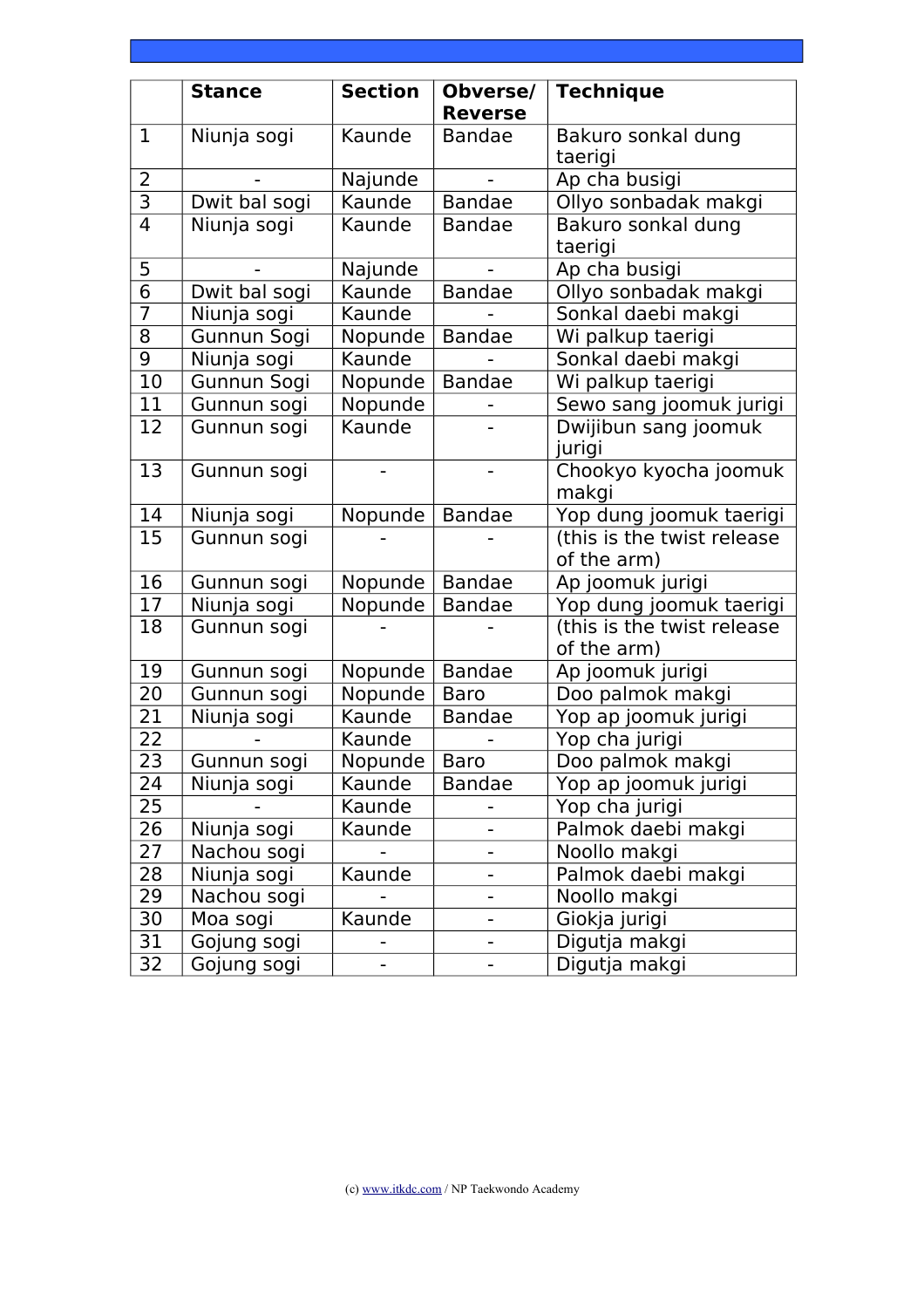### **Blocks Makgi Move**

#### **Punches Jurigi**

Vertical twin forefist Upset twin forefist Front forefist punch Side front forefist punch Angle Punch

### **Strikes Table**

Outward reverse knifehand Upward elbow strike Side backfist

### **Stances Sogi**

L-Stance Niunja sogi Rear foot stance **Dwit bal sogi** Walking stance **Gunnun sogi** Low stance Nachou sogi Closed stance Moa sogi Fixed stance Gojung sogi

### Upward palm block Ollyo sonbadak makgi 3, 6 Knifehand guarding block Sonkal daebi makgi 7, 9 Rising X-Fist Block Chookyo kyocha joomuk 13 Double forearm block Doo palmok makgi 20, 23 Forearm guarding block Palmok daebi makgi 26, 28 Pressing block Noollo makgi 27, 29 U-shape block Digutja makgi 31, 32

| 11     |
|--------|
| 12     |
| 16, 19 |
| 21, 24 |
| 30     |
|        |

| Bakuro sonkal dung taerigi | 1, 4   |
|----------------------------|--------|
| Wi palkup taerigi          | 8, 10  |
| Yop dung joomuk taerigi    | 14, 17 |

### **Kicks Chagi**

| Front snap kick    | Ap cha busigi  | 2, 5   |  |
|--------------------|----------------|--------|--|
| Side piercing kick | Yop cha jurigi | 22, 25 |  |

# **Number**

| ewo sang joomuk                                                                  |   |  |  |  |
|----------------------------------------------------------------------------------|---|--|--|--|
| wijibun sang joomuk                                                              | 1 |  |  |  |
| p joomuk jurigi                                                                  | 1 |  |  |  |
| op ap joomuk jurigi                                                              | 2 |  |  |  |
| iokja jurigi                                                                     | 3 |  |  |  |
| aerigi<br>akuro sonkal dung taeri<br>li palkup taerigi<br>op dung joomuk taerigi |   |  |  |  |
|                                                                                  |   |  |  |  |